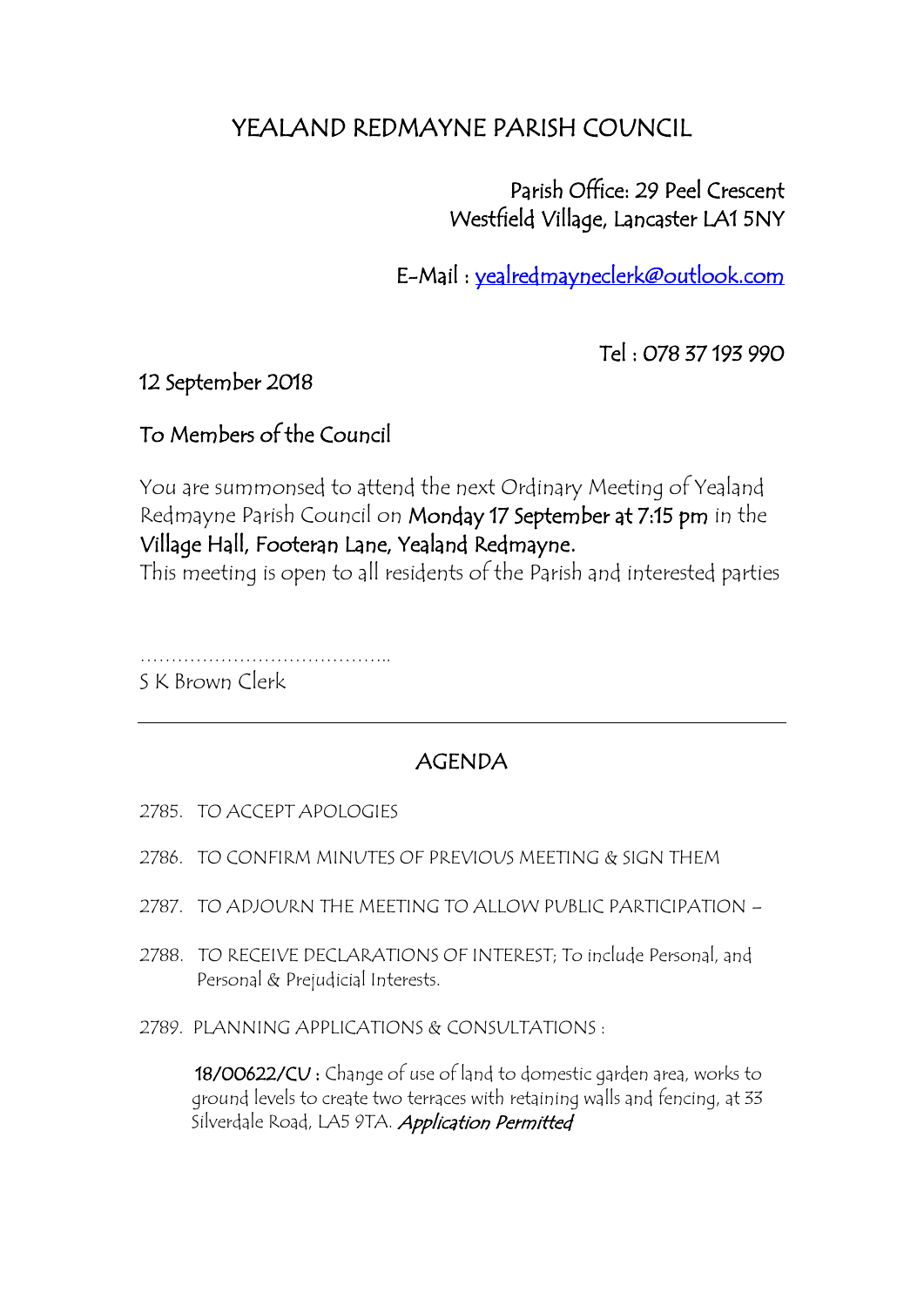- 18/00897/FUL : Erection of a three storey rear extension incorporating construction of a dormer and balcony, at 24 Silverdale Road, LA5 9TA.
- **18/01901/FUL**: Erection of a replacement Conservatory at Nutshell Barn, Hazel Grove Farm, Milnthorpe Rd, LA5 9RW
- 18/00976/FUL : Demolition of existing bungalow and erection of a part single, part two storey detached dwelling, with associated hardstanding to the front, construction of a raised terrace area to the rear and change of use of agricultural field to domestic curtilage at 5 Well Lane Yealand Redmayne Carnforth, Lancashire, LA5 9SX. ( Public Participation )
- 18/01138/FUL : Erection of a Summerhouse at 40 Silverdale Road, LA5 9TB

## 2790. TO APPROVE PAYMENTS :

- Clerk's Fee Aug 2018  $\epsilon$  164.67 (Already Pd)
- Clerk's Fee Sept 2018  $\epsilon$  164.67 Pay on 25<sup>th</sup>
- LALC Annual Subs 18-19  $\leq$  72.03 (Chq 357) #
- 
- Slcc Annual Subs 18/19  $\epsilon$  59.00 (Chq 359)
- Pandora Technologies Solar SPiD **£3,099.60** ( Chq 360 )
- G Rawlinson Drover's Lane Trim  $\epsilon$  104.00 (Chq 361)
- ICO Data Protection Registration  $\epsilon$  40.00 (Chq 362)
- Lancs Training P'ship (MM Finance )  $\quad \in 25.00$  (Chq 363)
- Relyant Gardening E TBA
- Clerk's Expenses  $\epsilon$  120.33 (Chq 358)
	-
	-

 Deposit Account now £7,075.35, before any transfer made and the Current A/c has £835.08 before any payments are made. A Deposit of £250 from LCC Public Rights of Way Scheme has now been paid into the Current A/c. The LALC cheque issued in March was not cashed and is now out of date, so another is being issued

- 2791. TO RECEIVE REPORTS FROM COUNCILLOR REPRESENTATIVES ( for information only )
- 2792. TO CONSIDER INSURANCE RENEWAL DUE 8 NOVEMBER 2018 QUOTES CIRCULATED – ARE THE BUS SHELTERS TO BE INSURED ?
- 2793. TO CONSIDER REVISIONS TO STANDING ORDERS : Para 15 (a), Nomination of a Cllr to attend Proper Officer's business in Clerk's absence; Para 16 (a) Nomination of a Responsible Financial Officer in Clerk's